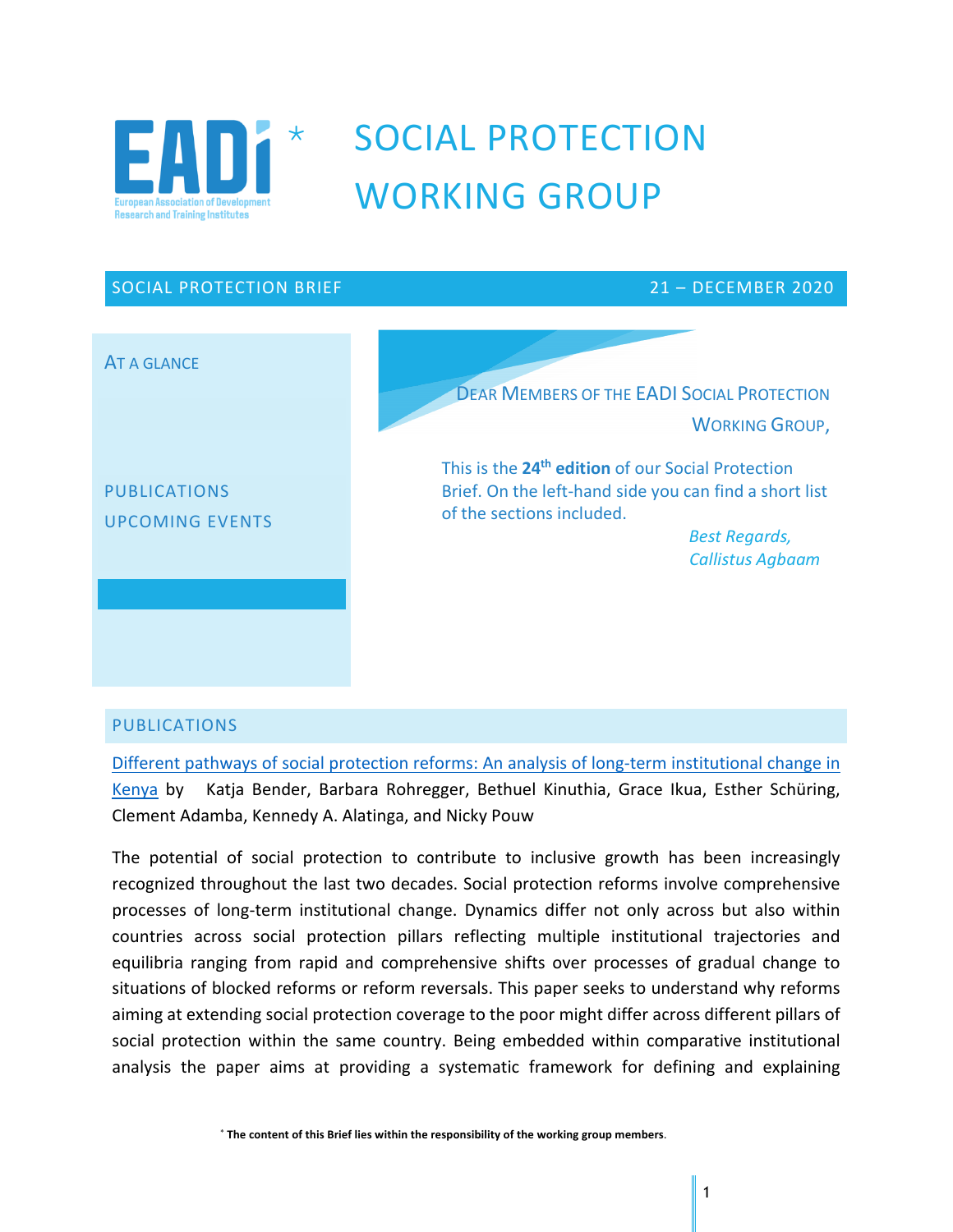variations in reform dynamics highlighting the role of uncertainty. The framework is applied to the Kenyan case.

The "dark side" of the LEAP CCT programme in Ghana: A critique of the proxy means test (PMS) targeting mechanism by Dennis Puorideme

Studies of social transfer targeting practices and mechanisms, including the proxy means test (PMT) instrument, have often assumed that the essential purpose of these mechanisms is to ensure fairness, cost-effectiveness and efficiency, yet there is limited consensus on their optimal performance. This article builds on recent studies of social transfer targeting practices in developing countries by providing a better interpretation of the power dynamics involved in 'translating' the PMT instrument at the intersection of official, public and cultural discourses. It is a Foucault-based study that combines ethnography and discourse studies to analyse the everyday actions and practices of programme officials and caregivers. This study demonstrates that officials legitimise and translate the PMT instrument, separate individuals from families, and constitute them as objects for governmental intervention to achieve efficiency and costeffectiveness. The re-categorisation of family members into households 'outside' of everyday sociocultural relations and practices is contested and resisted, creating a complex system of power relationships around the PMT.

# One hundred years of social protection: The changing social question in Brazil, India, China, and South Africa by Leisering, Lutz (Ed.) **Open Access**

While the rise of social protection in the global North has been widely researched, we know little about the history of social protection in the global South. This volume investigates the experiences of four middle-income countries - Brazil, India, China and South Africa - from 1920 to 2020, analysing if, when, and how these countries articulated a concern about social issues and social cohesion. As the first in-depth study of the ideational foundations of social protection policies and programmes in these four countries, the contributions demonstrate that the social question was articulated in an increasingly inclusive way. The contributions identify the ideas, beliefs, and visions that underpinned the movement towards inclusion and social peace as well as counteracting doctrines. Drawing on perspectives from the sociology of knowledge, grounded theory, historiography, discourse analysis, and process tracing, the volume will be of interest to scholars across political science, sociology, political economy, history, area studies, and global studies, as well as development experts and policymakers.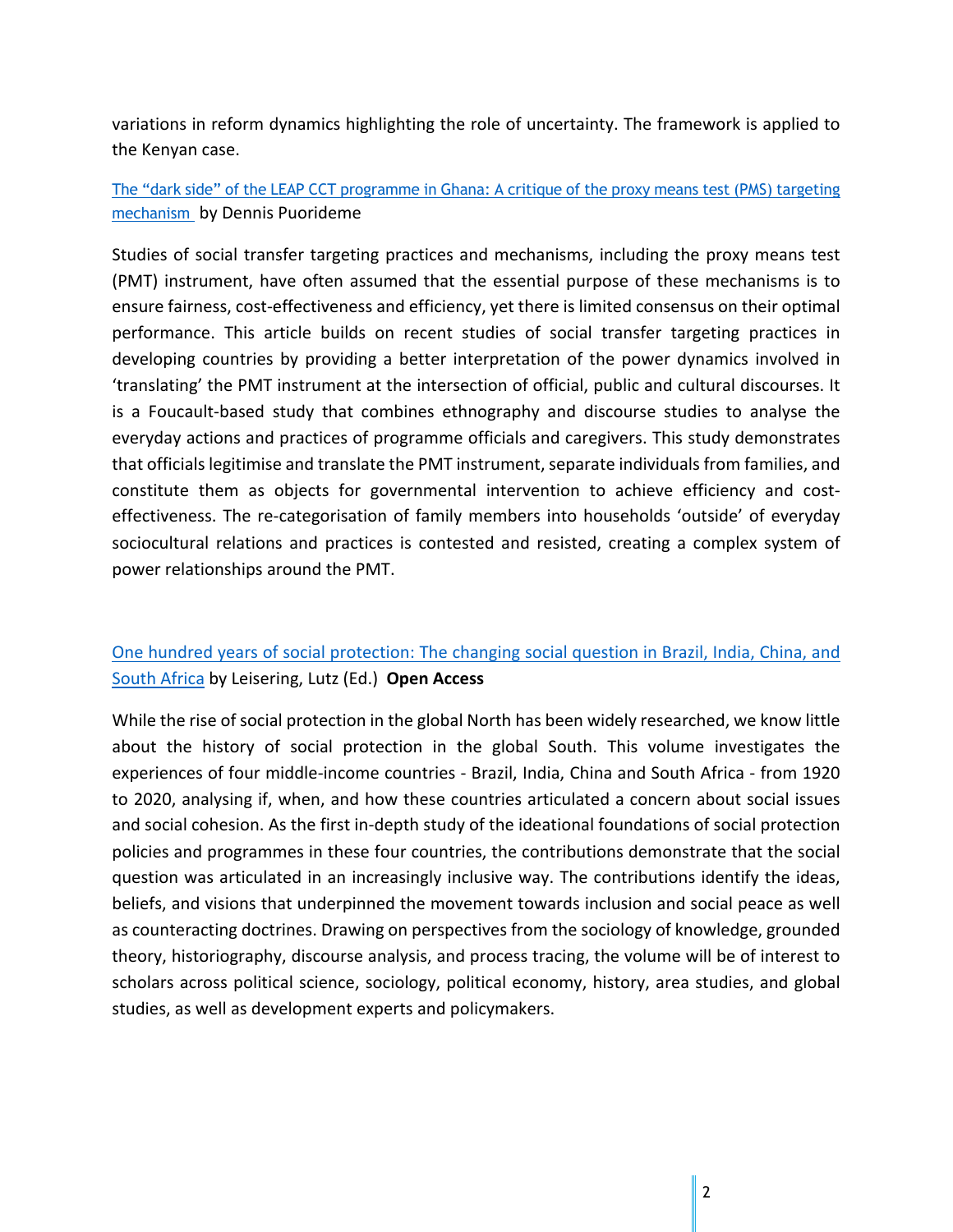Community effects of cash-for-work programmes in Jordan: supporting social cohesion, more equitable gender roles and local economic development in contexts of flight and migration by Markus Loewe, Tina Zinti, Jorn FrJörn Fritzenkötter ,Verena Gantner, Regina Kaltenbach and Lena Pohl

Communities hosting large numbers of refugees are under immense pressure regarding social cohesion and local economic development, often coupled with inequitable gender roles. As this study demonstrates, cash-for-work (CfW) programmes can mitigate this pressure because – beyond direct effects on employment, infrastructure and skills – they also unfold positive community effects, even in contexts of flight and migration. This study, based on 380 interviews gathered during a 3-months field stay and a GIZ survey of over 980 former participants of the Improving Green Infrastructure in Jordan Programme, details how CfW programmes in Jordan implemented by international donors have supported local communities hosting the majority of circa 600,000 Syrian refugees living outside camps. It argues that such programmes, if skilfully designed, reap sizeable benefits not only for their direct participants, even if – under the current set-up – post-CfW employment and investment effects remain limited and changed gender roles may not be sustained. The study presents recommendations for international and local policymakers on how to factor in community effects when designing policy responses to protracted displacement.

#### The Politics of Domestic Resource Mobilization for Social Development by Katja Hujo (Ed.)

This edited volume examines the processes and mechanisms that connect the politics of resource mobilization and demands for social provision; changes in state-citizen, state-business and donor-recipient relations associated with resource mobilization and allocation; and governance reforms that can lead to improved and sustainable public revenues and services. It is unique in putting a spotlight on the political drivers of domestic resource mobilization in a rapidly changing global environment and in different country contexts in Latin America, Asia and sub-Saharan Africa.

# Protecting and Supporting Vulnerable Groups Through the Covid-19 Crisis by Paul Ladd and Eva Bortolotti

How exactly are interventions to address the pandemic—by governments and non-state actors affecting vulnerable groups? This report presents the main trends, effectiveness and unintended consequences of policies and other interventions brought to light by a recent survey carried out by UNRISD. It also discusses good practices, as well as what more could be done to protect and support vulnerable groups now and going forward. Taken together, these unique insights can help inform the design of future policies and interventions to leave no one behind in addressing this pandemic, as well as public health crises to come.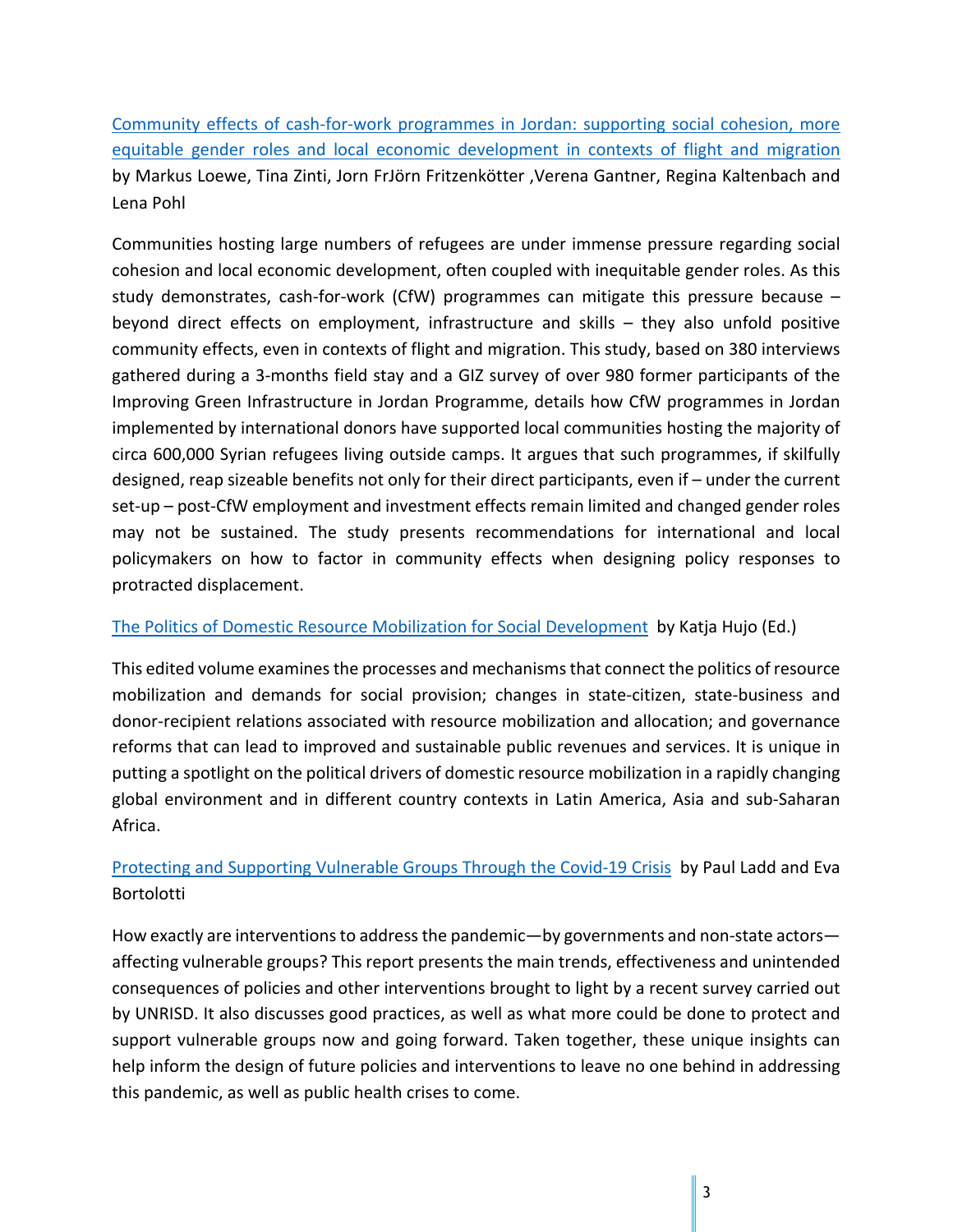# Social and Solidarity Economy for the Integration of Migrants and Refugees: Experiences from Three European Cities by Ilcheong Yi, Samuel Brülisauer, Kameni Chaddha

Much of the recent growth in the social and solidarity economy (SSE), notably in Europe, has centred on service provision and social integration for migrants and refugees. This Brief summarizes research undertaken in 3 European cities (Bergamo, Italy; Heraklion, Crete; Geneva, Switzerland) which examined what roles SSE can play in addressing the problems faced by migrants and refugees, particularly in contexts of austerity and welfare retrenchment, growing xenophobia and populist politics.

# Gender Equality in the Workplace: Measuring What Matters for Transformative Change by Peter Utting

This brief addresses the question: What do corporations need to measure to know how well they are doing in their efforts to reduce inequalities between men and women? Based on a larger body of work, it establishes that from the perspective of transformative change, both the measurement of gender disadvantage in the workplace and how progress is assessed are deficient. It presents key findings related to the gender pay gap, gender diversity and support for caregiving.

# Responding to Protracted Displacement Using the Humanitarian-Development-Peace Nexus Approach: UNDP and UNHCR Theory of Change by Rebecca Roberts

UNRISD was commissioned by UNHCR and UNDP to develop a theory of change to improve collaboration between different actors at the nexus between humanitarian, development and peace building activities in situations of protracted displacement, where the lines between humanitarian crisis and longer-term development become blurred. The Theory of Change consists of five pillars for different thematic interventions: basic needs (humanitarian), services, livelihoods, employment and social protection (development), soft peace and hard peace (peace). The theory of change was informed by scoping study which can be found here.

Shock-Responsive Social Protection in the Caribbean: Synthesis report by Rodolfo Beazley, Francesca Ciardi and Sarah Bailey

The research fills a critical knowledge gap on the topic in the region. It reveals an abundant landscape of experiences and best practices driven by resourcefulness and creativity to better assist people impacted by shocks. It demonstrates that even nascent social protection programmes and systems can be successfully leveraged to safeguard people's lives and livelihoods when crises hit. It also highlights increasing investments and efforts to ensure social